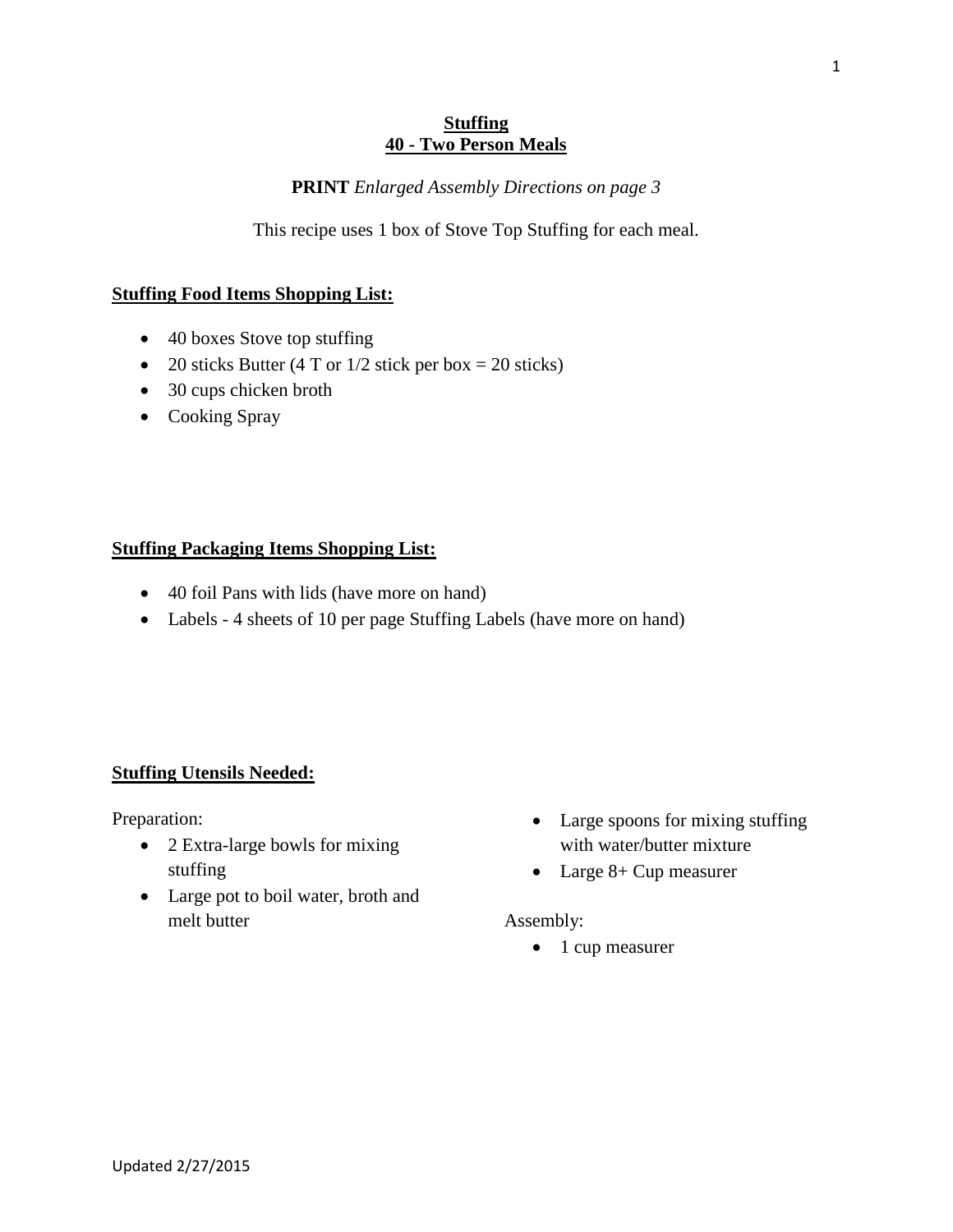## **Stuffing Kitchen Prep:**

Boil liquid in large pots for all items in recipe needing boiling liquid. Start this as early as possible since it greatly impacts length of cook session!

- 1. Measure out 30 cups of water
- 2. Measure out 30 cups of chicken broth
- 3. Boil water, broth, & butter
- 4. Mix butter, broth, water with stuffing

## **Stuffing Assembly:**

- 1. Spray pan with cooking spray
- 2. Measure 3 "light" cups into foil pans
- 3. Add lid making sure edges of pan are clean
- 4. Apply Stuffing Label